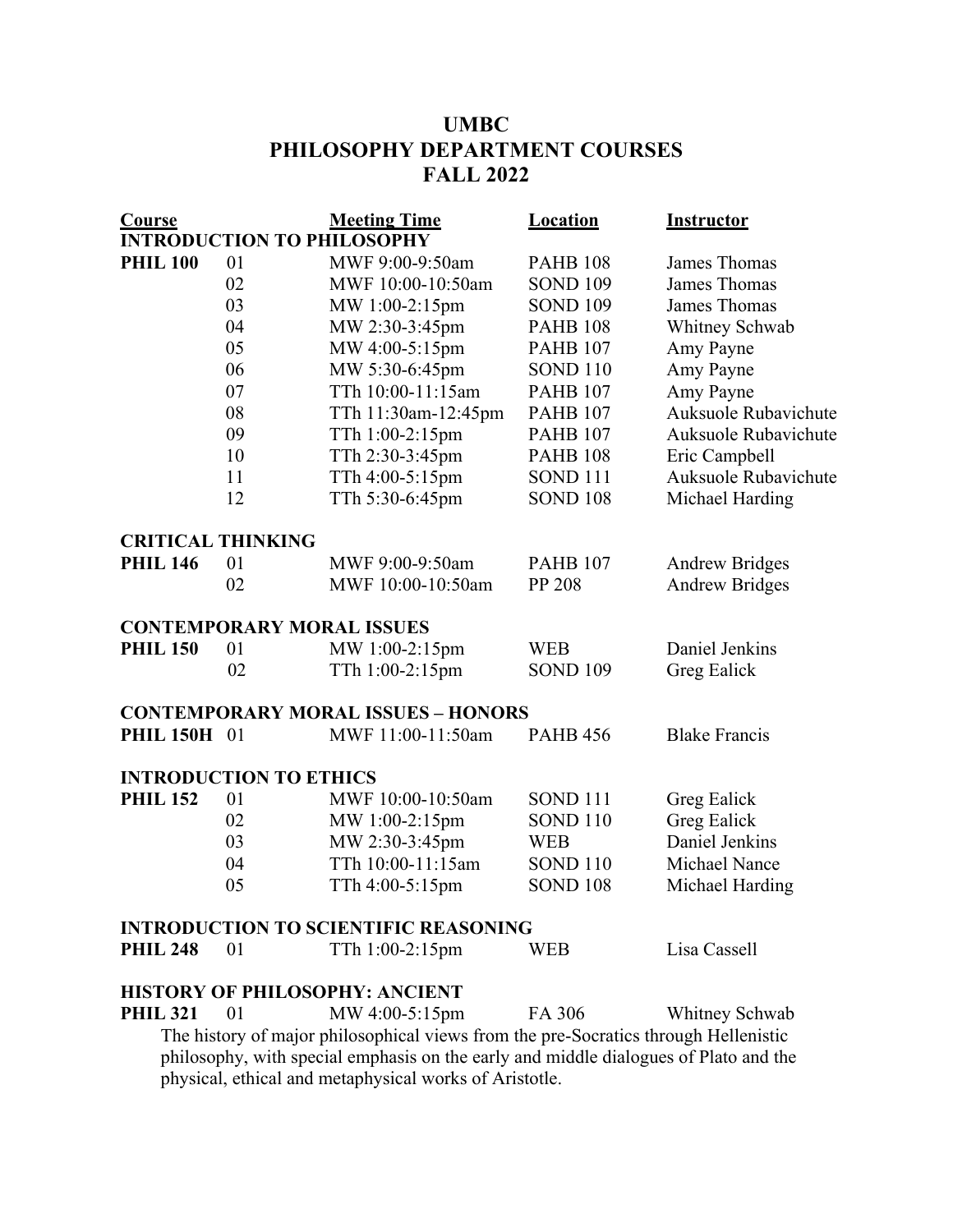Prerequisites: One course in philosophy with a grade of C or better, or permission of instructor.

## **DEDUCTIVE LOGIC**

**PHIL 346** 01 TTh 4:00-5:15pm WEB Lisa Cassell An introduction to symbolized deductive logic, including the construction of formalized systems for traditional logic, the sentential calculus and first-order predicate calculus. These systems will be constructed semantically (as formalizations of deductive reasoning in natural languages) and syntactically (as uninterpreted systems).

Prerequisites: One course in philosophy with a grade of C or better, or permission of instructor.

#### **WELL-BEING AND HAPPINESS**

**PHIL 351** 01 MW 1:00-2:15pm PAHB 229 Blake Francis This course surveys theories of well-being, which concern what is good or bad for a person, and theories of happiness, which concern a psychological state of mind. Such theories include perfectionism, hedonism, desire-fulfillment, objective-list, and life-satisfaction theories. Issues to be discussed include whether well-being should be understood in terms of happiness, whether happiness can be measured, whether lifetime well-being is simply the sum of particular moments, and whether posthumous events can be bad or good for the person who dies.

Prerequisites: One course in philosophy with a grade of C or better, or permission of instructor.

## **BIOETHICS**

**PHIL 358** 01 MW 5:30-6:45pm ITE 237 Daniel Jenkins A survey of the ethical constraints on the practice of medicine, biomedical research using human and nonhuman animals, and the delivery of health care. Specific topics will include doctor-patient confidentiality; autonomy, competence, and medical decision-making; ethical issues at the beginning and end of human life; and controversial biomedical technologies such as cloning and stem cell research.

Prerequisites: One course in philosophy with a grade of C or better, or permission of instructor.

Recommended Preparation: PHIL 150 , PHIL 152 , HAPP 350

#### **PHILOSOPHY OF SCIENCE**

**PHIL 372** 01 TTh 11:30am-12:45pm FA 306 Jessica Pfeifer What is the exact nature of science? This course considers answers given by different philosophical schools. We examine how these schools explicate central scientific terms such as laws, explanations, theories, models, confirmation, justification, scientific progress and scientific revolutions.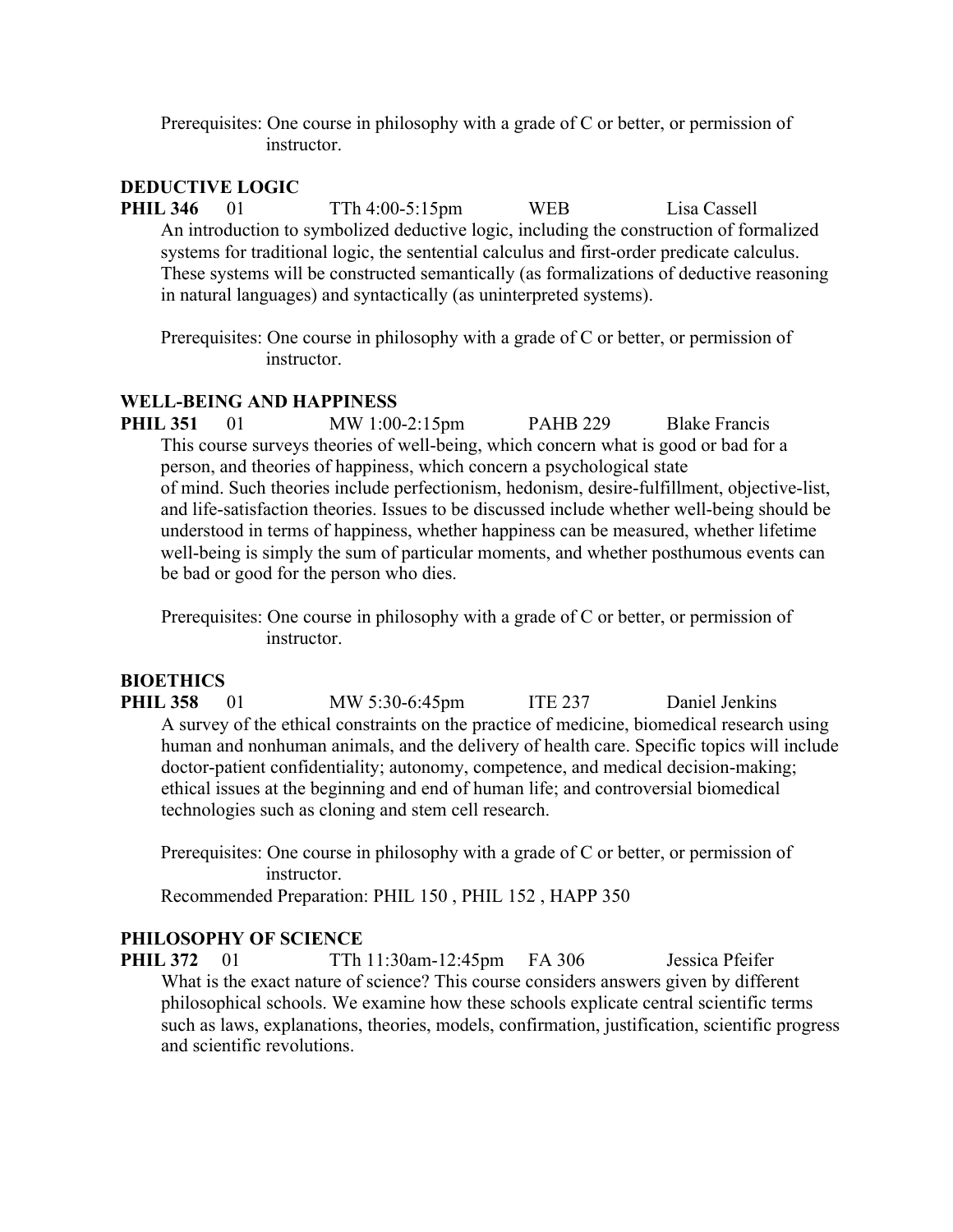Prerequisites: One course in philosophy with a grade of C or better, or permission of instructor.

## **METAPHYSICS**

**PHIL 373** 01 MWF 11:00-11:50am PAHB 229 James Thomas A survey of central metaphysical concepts and themes in the Western philosophical tradition. Topics to be covered may include: identity, personal identity, causation, free will, the mind-body problem, properties, laws of nature, necessity, essentialism, realism and antirealism, and the existence of God. Readings will be drawn from historical and contemporary sources.

Prerequisites: One course in philosophy with a grade of C or better, or permission of instructor.

## **IRRATIONALITY**

**PHIL 475** 01 MW 2:30-3:45pm PAHB 456 Steve Yalowitz This course looks at problems in understanding irrational mental phenomena - instances where one acts or believes contrary to one's own best judgment or intention concerning what one should do or think. Topics to be covered include the nature of rationality and irrationality, the possibility and structure of weakness of will, wishful thinking, and selfdeception. The bearing of irrational phenomena on questions concerning responsibility and freedom will also be addressed.

Prerequisites: One course in philosophy with a grade of C or better, or permission of instructor.

Recommended Preparation: One 300-level course in philosophy with a grade of C or better, especially PHIL 353, PHIL 371, PHIL 373, PHIL 380.

## **MINDS, MACHINES, AND LOGIC**

**PHIL 477** 01 TTh 10:00-11:15am PAHB 456 Greg Ealick This course looks closely at the computational theory of mind, which holds that the human mind is a mechanical device that translates experience into representations and then operates on these representations according to their mechanical properties in order to produce thought and behavior. Topics to be considered in evaluating this theory include: the nature of intentionality and representation, the nature and limits of models, the coherence of self-reference, the ambiguity of rules, and the social dimension of concepts.

Prerequisites: One course in philosophy with a grade of C or better, or permission of instructor.

Recommended Preparation: One 300-level course in philosophy, especially PHIL 371, PHIL 373, or PHIL 380.